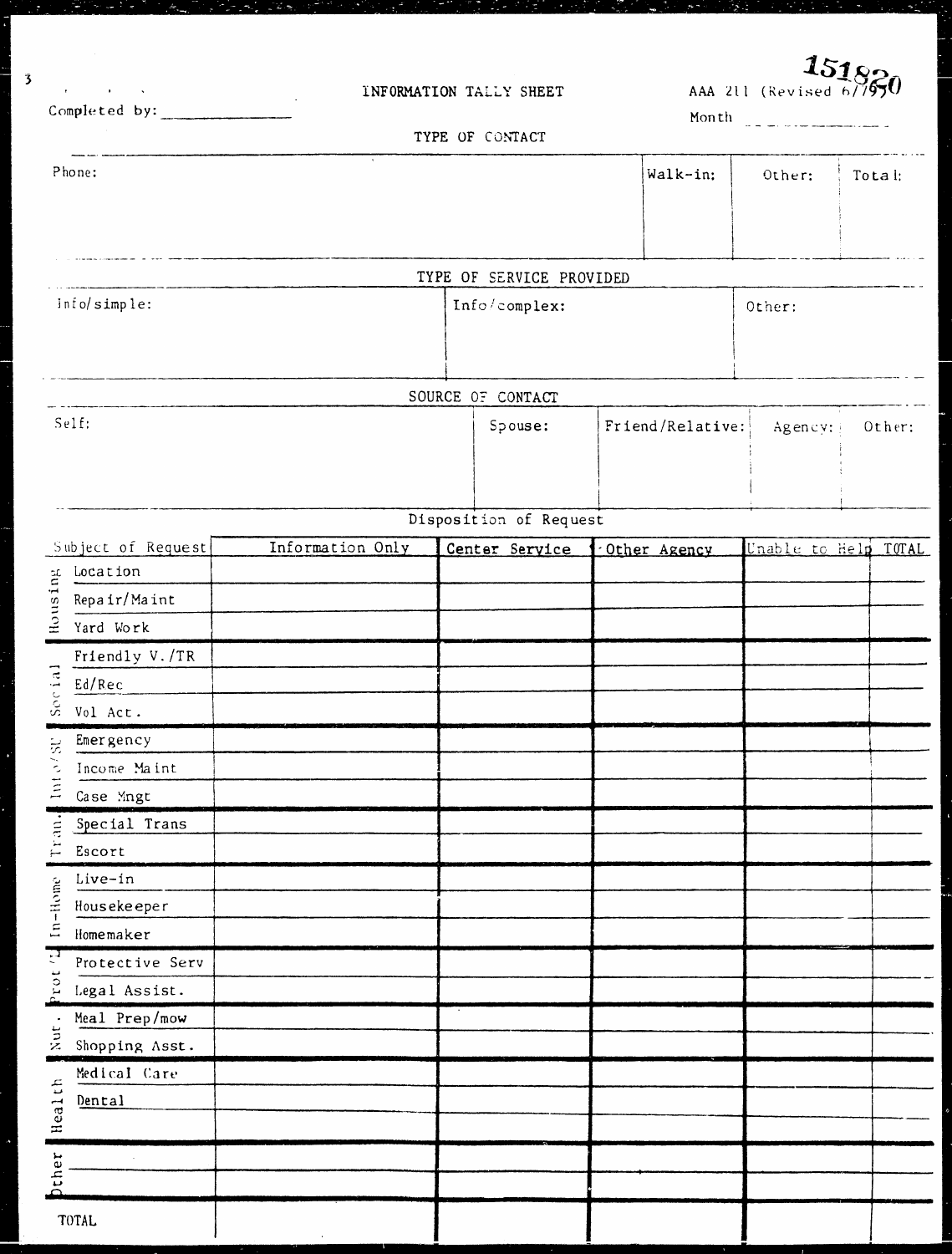AAA 221 (Revised 6/79)

 $\ddot{\phantom{0}}$ 

 $\downarrow$ 

REFERRAL LOG

Agency\_  $\sim$  ...

 $\ddot{\phantom{0}}$ 

#### $\overline{Year}$  . Month

 $\left( 1 \right)$  ,<br>the

 $\sim$ 

| Name | Referred For | Referred To | $F_{\text{old}} = \frac{1}{10}$ | Disposition |            | Type of<br>referral |
|------|--------------|-------------|---------------------------------|-------------|------------|---------------------|
|      |              |             |                                 |             |            |                     |
|      |              |             |                                 |             |            |                     |
|      |              |             |                                 |             |            |                     |
|      |              |             |                                 |             |            |                     |
|      |              |             |                                 |             |            |                     |
|      |              |             |                                 |             |            |                     |
|      |              |             |                                 |             |            |                     |
|      |              |             |                                 |             |            |                     |
|      |              |             |                                 |             |            |                     |
|      |              |             |                                 |             | $\epsilon$ |                     |
|      |              |             |                                 |             |            |                     |
|      |              |             |                                 |             |            |                     |
|      |              |             |                                 |             |            |                     |
|      |              |             |                                 |             |            |                     |
|      |              |             |                                 |             |            |                     |
|      |              |             |                                 |             |            |                     |
|      |              |             |                                 |             |            | $\frac{15}{15260}$  |
|      |              |             |                                 |             |            |                     |
|      |              |             |                                 |             |            |                     |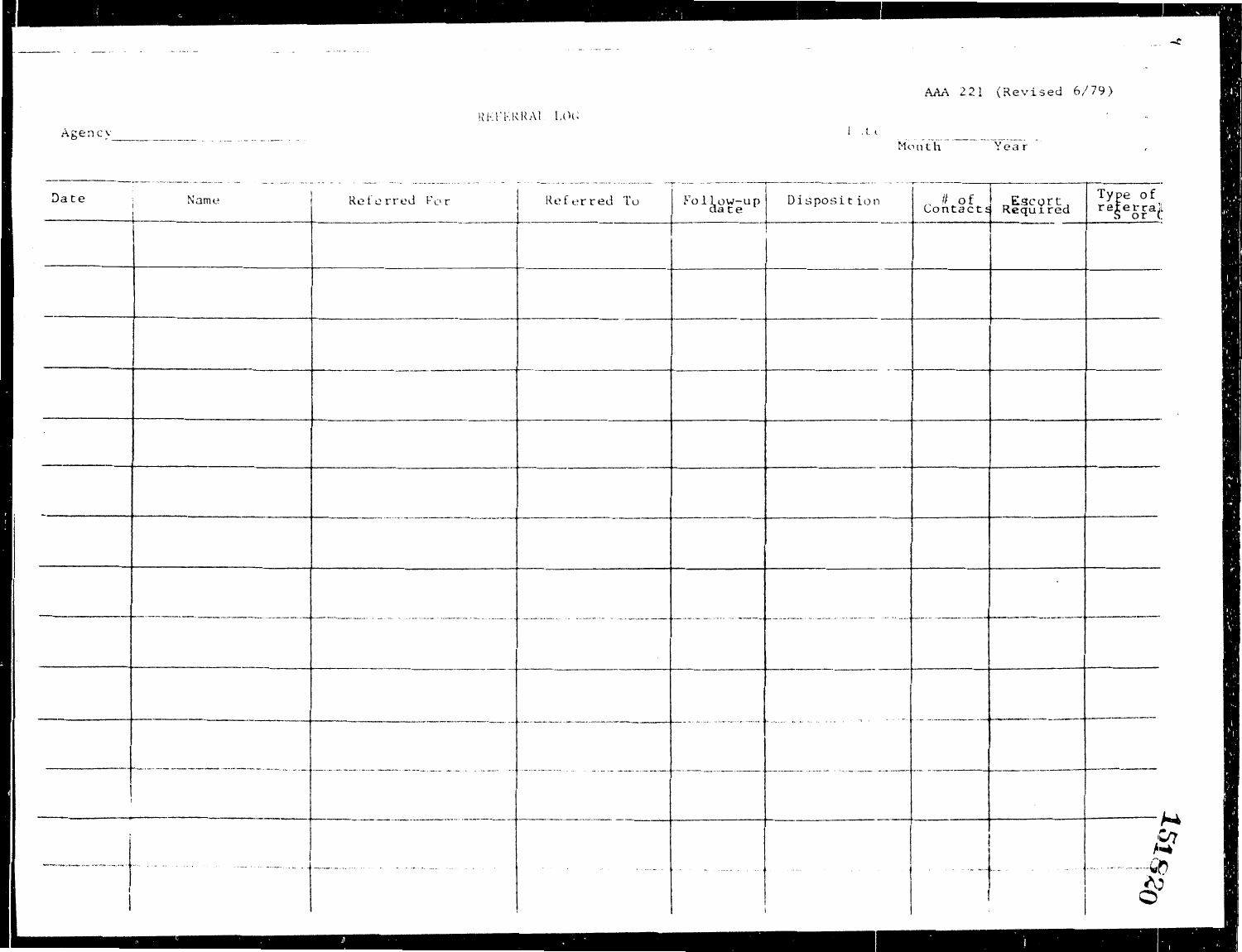$151820$ 

# AREA AGENCY ON AGING CLIENT REPRESENTATIVE

### RECEIPT

PART A

ÿ Ь

Describe task to be perfonned/items to be purchased/bill to be paid:

Store or place of business:

| Amount of funds:                                                                                                                                                                                                               |                 |
|--------------------------------------------------------------------------------------------------------------------------------------------------------------------------------------------------------------------------------|-----------------|
| Check $\frac{2}{3}$                                                                                                                                                                                                            |                 |
| Cash  \$                                                                                                                                                                                                                       |                 |
| Agreed, the above is correct information                                                                                                                                                                                       |                 |
| Signature of Client Representative                                                                                                                                                                                             |                 |
|                                                                                                                                                                                                                                |                 |
| Signature of Client [1994] [1994] [1994] [1994] [1994] [1994] [1994] [1994] [1994] [1994] [1994] [1994] [1994] [1994] [1994] [1994] [1994] [1994] [1994] [1994] [1994] [1994] [1994] [1994] [1994] [1994] [1994] [1994] [1994] |                 |
| Date:                                                                                                                                                                                                                          | (Client's Copy) |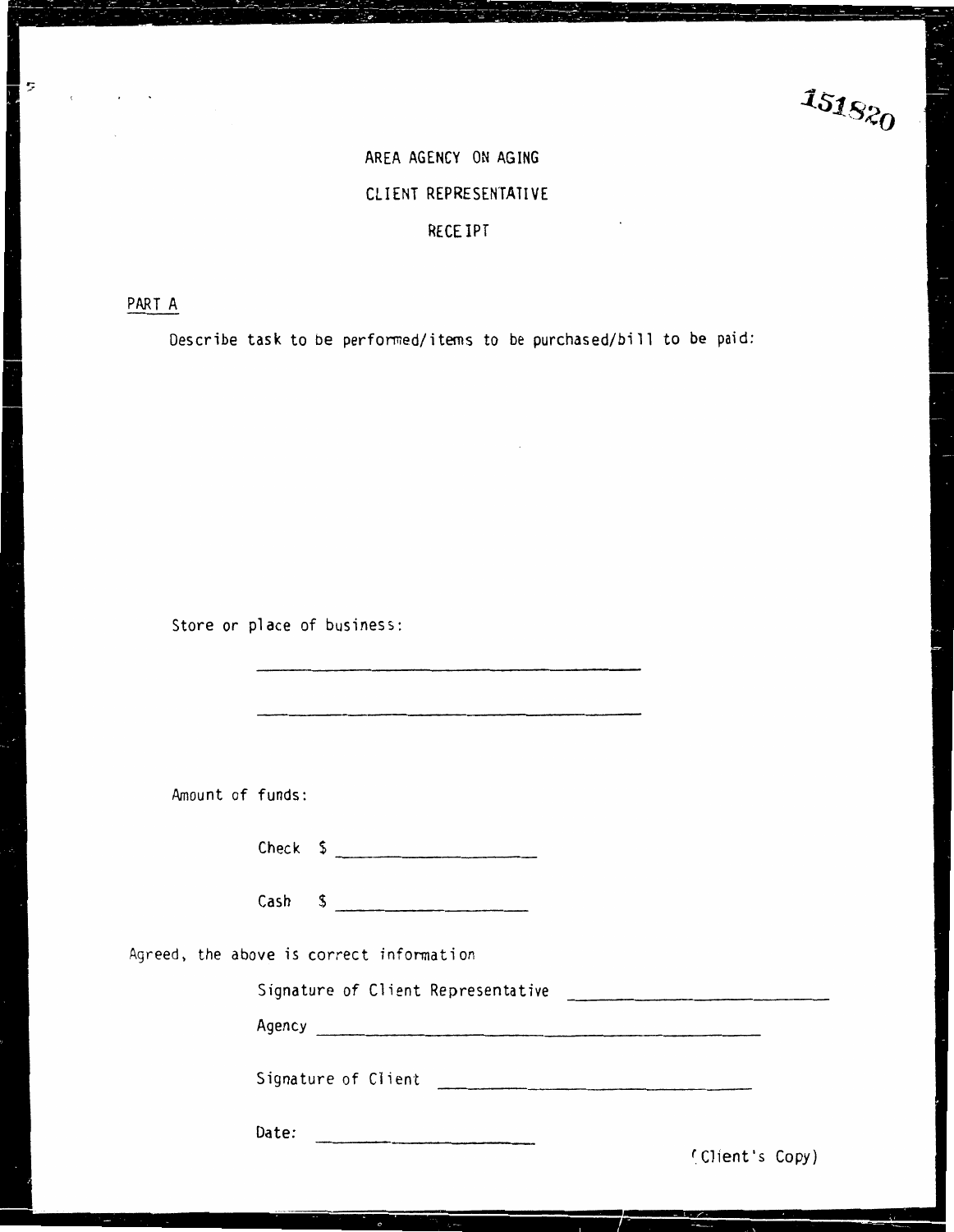### ?ART B

■

Describe items purchased, or bill paid:

Store or place of business:

Amount of funds returned to client:

 $\sim$ 

Agreed the above is correct information.

Signature of Client Representative

Agency

Signature of Client

ing di pangangan di kacamatan sebagai kepada tahun 1980. Pada tahun 1980 dan kalimatan sebagai kepada tahun 19<br>Ing pangangan di kacamatan sebagai kepada tahun 1980 dan mengentuk berasal di kacamatan di kacamatan di kacama

Date: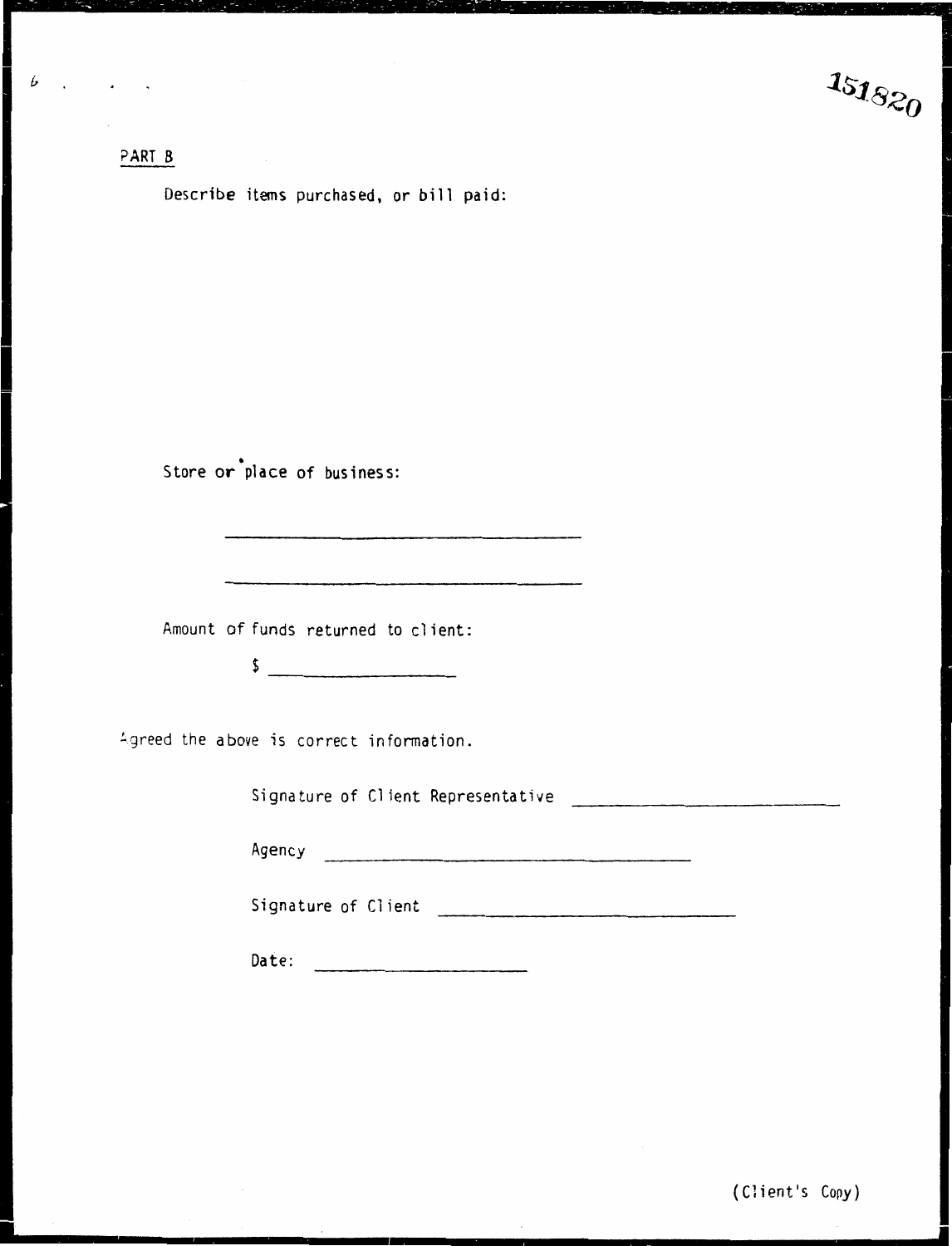|    |                                                                            | REQUEST FOR WAIVER |                                                                     |
|----|----------------------------------------------------------------------------|--------------------|---------------------------------------------------------------------|
| 1. | 2.                                                                         | Type of request    | Criteria to be waived                                               |
| 4. | Name of Agency requesting waiver                                           | New<br>Review      | OPI Guidelines<br>Income<br>AAA Guidelines                          |
|    | 5.<br>Name of Client                                                       |                    |                                                                     |
| 6. | Briefly describe the situation.<br>(Attach a copy of the latest 101 & 102) | CTS Case Number    | Living<br>Age<br>Arrangement<br>Other<br>Other<br>Agency<br>Specify |

 $\overline{7}$ 

| 7.  | Resources Investigated                                             |                               |                             |
|-----|--------------------------------------------------------------------|-------------------------------|-----------------------------|
|     | Services Requested                                                 | Outcome                       |                             |
|     |                                                                    |                               |                             |
| 8.  | 9.                                                                 |                               |                             |
|     | Signature of Counselor<br>Date                                     | Signature of Signature        | Date                        |
|     | DO NOT WRITE BELOW THIS LINE                                       |                               |                             |
| 10. | Request is: Approved $\Box$ AAA<br>Temporarily<br>Approved<br>OP I | $\bigcap$ AAA<br> OPI<br>Date | Denied<br>AAA<br><b>OPI</b> |
| 11. | Comments:                                                          |                               |                             |

 $\bar{z}$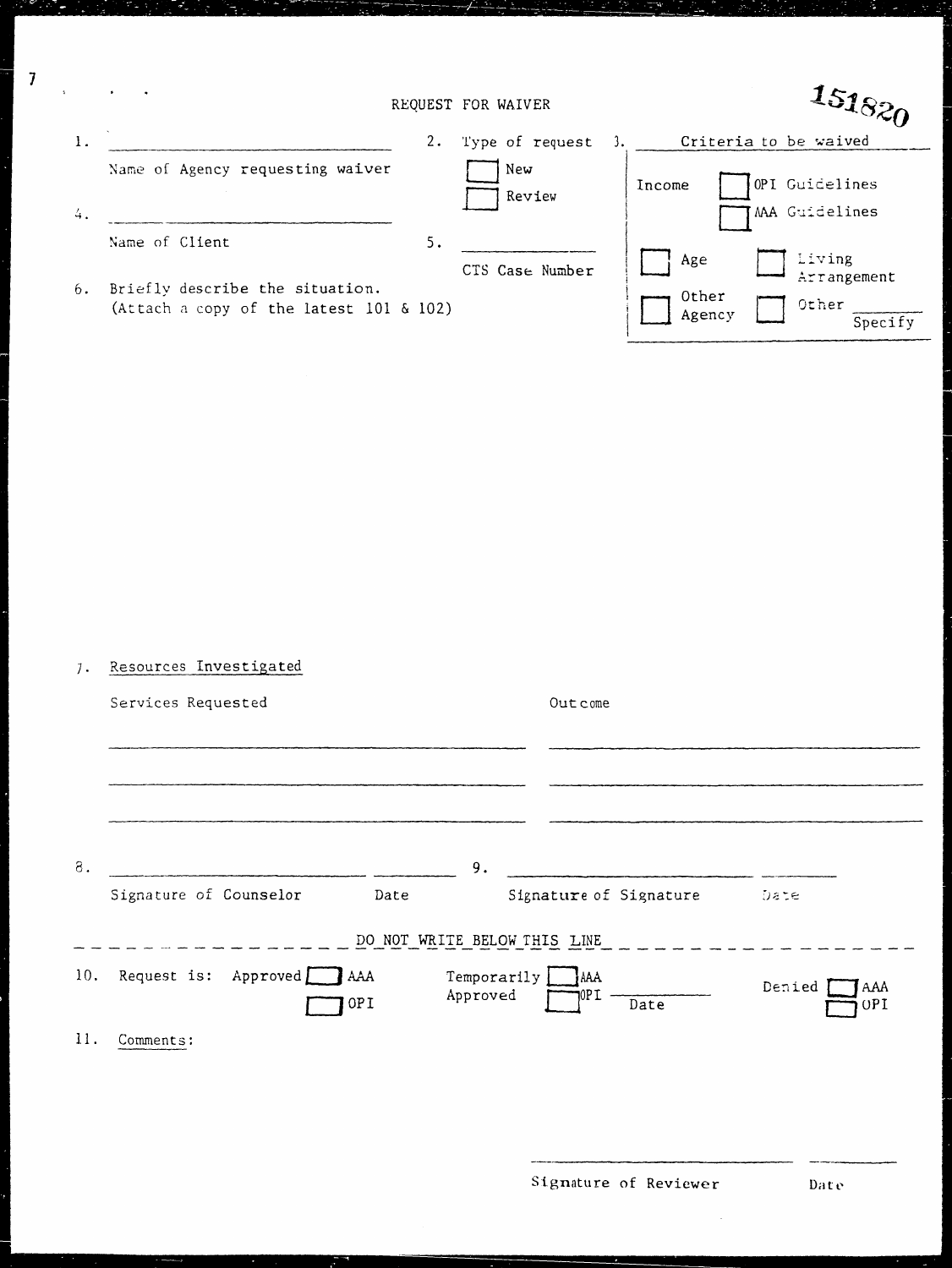|            | Contract Agency<br>City State State                                                                            |                                     |      |                    |                                                                                                                                                                                                                                       | Area Agency on Aging<br>151820<br>Youth Service Centers<br>Accounting Unit<br>522 S. W. Fifth Ave., 8th Fl.<br>Portland, OR. 97204<br>Phone: (AAA) 248-4752 (TSC) 248-4356 |                                                                                                                                                                                                    |  |
|------------|----------------------------------------------------------------------------------------------------------------|-------------------------------------|------|--------------------|---------------------------------------------------------------------------------------------------------------------------------------------------------------------------------------------------------------------------------------|----------------------------------------------------------------------------------------------------------------------------------------------------------------------------|----------------------------------------------------------------------------------------------------------------------------------------------------------------------------------------------------|--|
|            |                                                                                                                |                                     |      |                    |                                                                                                                                                                                                                                       |                                                                                                                                                                            |                                                                                                                                                                                                    |  |
|            | Funding Source                                                                                                 |                                     |      |                    | Service Category<br><u>Letter</u> states and the contract of the contract of the contract of the contract of the contract of the contract of the contract of the contract of the contract of the contract of the contract of the cont |                                                                                                                                                                            |                                                                                                                                                                                                    |  |
|            |                                                                                                                |                                     |      |                    | Reimbursement Request for                                                                                                                                                                                                             |                                                                                                                                                                            |                                                                                                                                                                                                    |  |
|            |                                                                                                                |                                     |      |                    |                                                                                                                                                                                                                                       |                                                                                                                                                                            | month i year                                                                                                                                                                                       |  |
| CODE       | OBJECT TITLE                                                                                                   | <b>CURRENT</b><br>PERIOD<br>REQUEST | DATE | YEAR TO<br>REQUEST | CURRENT<br>BUDGET                                                                                                                                                                                                                     | <b>BALANCE</b>                                                                                                                                                             |                                                                                                                                                                                                    |  |
| 110        | Full-Time Employees                                                                                            |                                     |      |                    |                                                                                                                                                                                                                                       |                                                                                                                                                                            |                                                                                                                                                                                                    |  |
| 120        | Part-Time Employees                                                                                            |                                     |      |                    |                                                                                                                                                                                                                                       |                                                                                                                                                                            |                                                                                                                                                                                                    |  |
| 170        | <b>Benefits</b>                                                                                                |                                     |      |                    |                                                                                                                                                                                                                                       |                                                                                                                                                                            |                                                                                                                                                                                                    |  |
| 100        | Total Personnel Services                                                                                       |                                     |      |                    |                                                                                                                                                                                                                                       |                                                                                                                                                                            | all costs or expenditures grouped by<br>(Attach adding machine tape to each                                                                                                                        |  |
| 210        | Professional Services                                                                                          |                                     |      |                    |                                                                                                                                                                                                                                       |                                                                                                                                                                            |                                                                                                                                                                                                    |  |
| 220        | Utilities                                                                                                      |                                     |      |                    |                                                                                                                                                                                                                                       |                                                                                                                                                                            |                                                                                                                                                                                                    |  |
| 230        | Equipment Rental                                                                                               |                                     |      |                    |                                                                                                                                                                                                                                       |                                                                                                                                                                            |                                                                                                                                                                                                    |  |
| 240        | Repair and Maintenance                                                                                         |                                     |      |                    |                                                                                                                                                                                                                                       |                                                                                                                                                                            |                                                                                                                                                                                                    |  |
| 260        | Miscellaneous Services                                                                                         |                                     |      |                    |                                                                                                                                                                                                                                       |                                                                                                                                                                            |                                                                                                                                                                                                    |  |
| 310        | Office Supplies                                                                                                |                                     |      |                    |                                                                                                                                                                                                                                       |                                                                                                                                                                            |                                                                                                                                                                                                    |  |
| 320        | Operating Supplies                                                                                             |                                     |      |                    |                                                                                                                                                                                                                                       |                                                                                                                                                                            |                                                                                                                                                                                                    |  |
| 330        | Repair and Maint. Supplies                                                                                     |                                     |      |                    |                                                                                                                                                                                                                                       |                                                                                                                                                                            |                                                                                                                                                                                                    |  |
| 340        | Minor Equipment and Tools                                                                                      |                                     |      |                    |                                                                                                                                                                                                                                       |                                                                                                                                                                            |                                                                                                                                                                                                    |  |
| 350        | Ciothing and Uniforms                                                                                          |                                     |      |                    |                                                                                                                                                                                                                                       |                                                                                                                                                                            |                                                                                                                                                                                                    |  |
| 380        | Other Commodities-External                                                                                     |                                     |      |                    |                                                                                                                                                                                                                                       |                                                                                                                                                                            |                                                                                                                                                                                                    |  |
| 410        | Education                                                                                                      |                                     |      |                    |                                                                                                                                                                                                                                       |                                                                                                                                                                            |                                                                                                                                                                                                    |  |
| 420        | Local Travel                                                                                                   |                                     |      |                    |                                                                                                                                                                                                                                       |                                                                                                                                                                            |                                                                                                                                                                                                    |  |
| 430        | Out-of-Town Travel                                                                                             |                                     |      |                    |                                                                                                                                                                                                                                       |                                                                                                                                                                            |                                                                                                                                                                                                    |  |
| 4:0        | Space Rental                                                                                                   |                                     |      |                    |                                                                                                                                                                                                                                       |                                                                                                                                                                            |                                                                                                                                                                                                    |  |
| 490        | Miscellaneous                                                                                                  |                                     |      |                    |                                                                                                                                                                                                                                       |                                                                                                                                                                            |                                                                                                                                                                                                    |  |
| 520        | Printing Services                                                                                              |                                     |      |                    |                                                                                                                                                                                                                                       |                                                                                                                                                                            |                                                                                                                                                                                                    |  |
| 550        | Data Processing Services                                                                                       |                                     |      |                    |                                                                                                                                                                                                                                       |                                                                                                                                                                            | $\lim_{\longrightarrow}$                                                                                                                                                                           |  |
| 560        | Insurance                                                                                                      |                                     |      |                    |                                                                                                                                                                                                                                       |                                                                                                                                                                            | REQUEST                                                                                                                                                                                            |  |
| 570        | Telephone Services                                                                                             |                                     |      |                    |                                                                                                                                                                                                                                       |                                                                                                                                                                            |                                                                                                                                                                                                    |  |
|            |                                                                                                                |                                     |      |                    |                                                                                                                                                                                                                                       |                                                                                                                                                                            |                                                                                                                                                                                                    |  |
|            |                                                                                                                |                                     |      |                    |                                                                                                                                                                                                                                       |                                                                                                                                                                            | number                                                                                                                                                                                             |  |
|            |                                                                                                                |                                     |      |                    |                                                                                                                                                                                                                                       |                                                                                                                                                                            |                                                                                                                                                                                                    |  |
|            |                                                                                                                |                                     |      |                    |                                                                                                                                                                                                                                       |                                                                                                                                                                            | <b>THAN</b>                                                                                                                                                                                        |  |
| 200<br>500 | Total Materials & Services                                                                                     |                                     |      |                    |                                                                                                                                                                                                                                       |                                                                                                                                                                            | Supporting documents.)<br>REQUEST AND SUPPORTING DOCUMENTS ARE TO BE SUBMITTED TO<br>TER THAN THE FIFTFENTH WORKING DAY FOLLOWING MONTH END.<br>documentation<br>REIMBURSEMENT<br>code<br>NO LATER |  |
| 620        | Buildings                                                                                                      |                                     |      |                    |                                                                                                                                                                                                                                       |                                                                                                                                                                            |                                                                                                                                                                                                    |  |
| 630        | Improvements                                                                                                   |                                     |      |                    |                                                                                                                                                                                                                                       |                                                                                                                                                                            |                                                                                                                                                                                                    |  |
| 640        | Furniture & Equipment                                                                                          |                                     |      |                    |                                                                                                                                                                                                                                       |                                                                                                                                                                            | THI                                                                                                                                                                                                |  |
| 600        | Total Capital Outlay                                                                                           |                                     |      |                    |                                                                                                                                                                                                                                       |                                                                                                                                                                            | expenditure<br>Support Ing<br>THE ENDINGERY<br>CITY<br>$\overline{r}$                                                                                                                              |  |
|            | TOTAL                                                                                                          |                                     |      |                    |                                                                                                                                                                                                                                       |                                                                                                                                                                            | ATTACH<br>THE                                                                                                                                                                                      |  |
|            | I certify that the information pertaining to this request is true and complete to<br>the best of my knowledge. |                                     |      |                    |                                                                                                                                                                                                                                       |                                                                                                                                                                            |                                                                                                                                                                                                    |  |

Title

**P** 

I

 $\vert \cdot \rangle$ 

Date Signed

Phone

فتنقلوا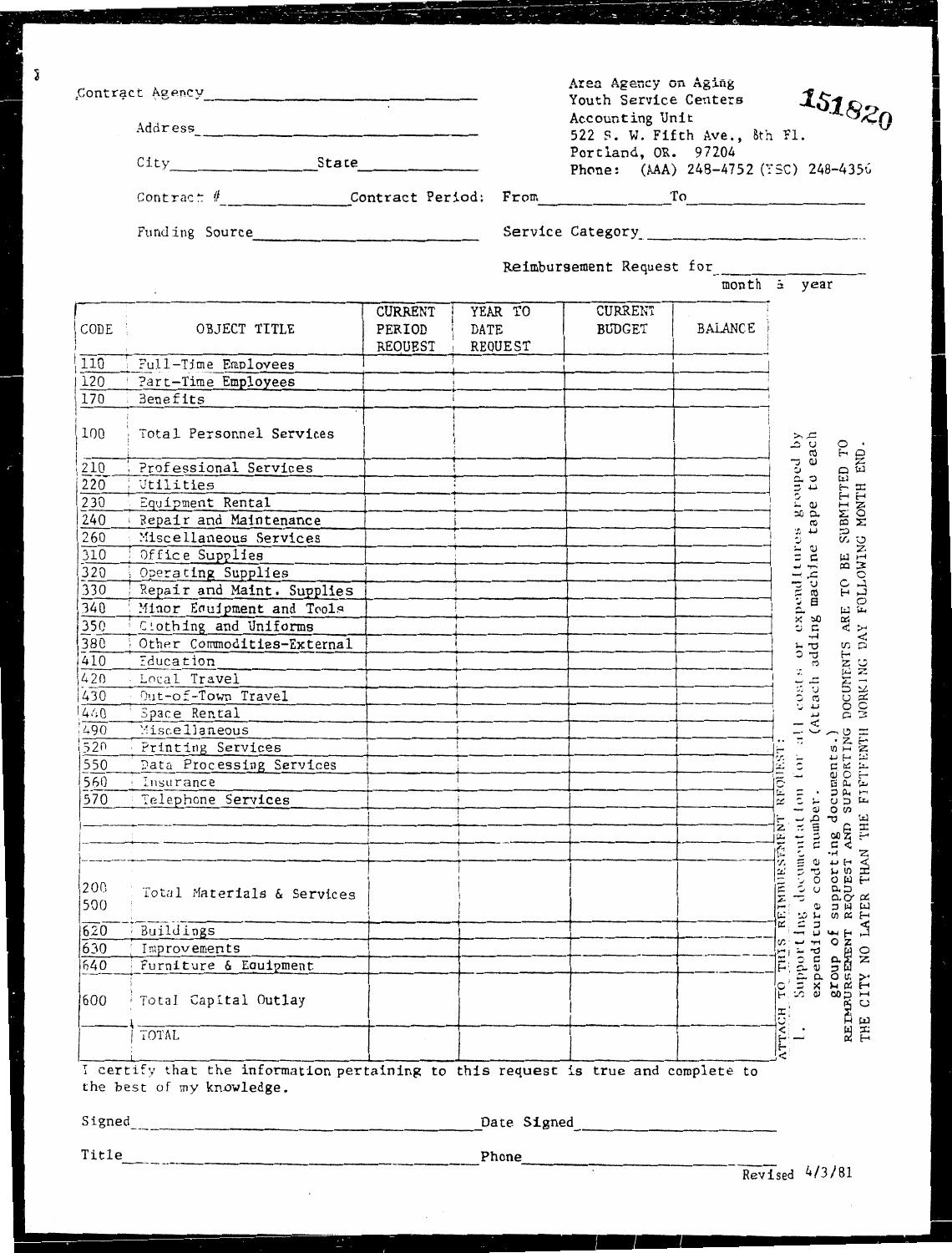CONTRACTOR RECORD OF NON-CONSUMABLE SUPPLIES PURCHASED (Items with a minimum value of \$25.00 per item and a maximum value of \$200.00 per ite.m)

| <b>PORTLAND</b><br><b>SSTLAMP</b> | DATE OF<br>PURCHASE | NUMBER<br>OF ITEMS | DESCRIPTION                                                                                                                                                                                                                    | VENDOR AND<br>INVOICE NUMBER | UNIT COST           | TOTAL COST |
|-----------------------------------|---------------------|--------------------|--------------------------------------------------------------------------------------------------------------------------------------------------------------------------------------------------------------------------------|------------------------------|---------------------|------------|
|                                   |                     |                    |                                                                                                                                                                                                                                |                              |                     |            |
| <b>OREGON</b>                     |                     |                    |                                                                                                                                                                                                                                |                              |                     |            |
|                                   |                     |                    |                                                                                                                                                                                                                                |                              |                     |            |
|                                   |                     |                    |                                                                                                                                                                                                                                |                              |                     |            |
|                                   |                     |                    |                                                                                                                                                                                                                                |                              |                     |            |
|                                   |                     |                    |                                                                                                                                                                                                                                |                              |                     |            |
|                                   |                     |                    |                                                                                                                                                                                                                                |                              |                     |            |
|                                   |                     |                    |                                                                                                                                                                                                                                |                              |                     |            |
|                                   |                     |                    |                                                                                                                                                                                                                                |                              |                     |            |
|                                   |                     |                    |                                                                                                                                                                                                                                |                              |                     |            |
|                                   |                     |                    |                                                                                                                                                                                                                                |                              |                     |            |
|                                   |                     |                    | Title experience of the contract of the contract of the contract of the contract of the contract of the contract of the contract of the contract of the contract of the contract of the contract of the contract of the contra |                              | Phone Number (2002) |            |
|                                   |                     |                    |                                                                                                                                                                                                                                |                              |                     | 151820     |

II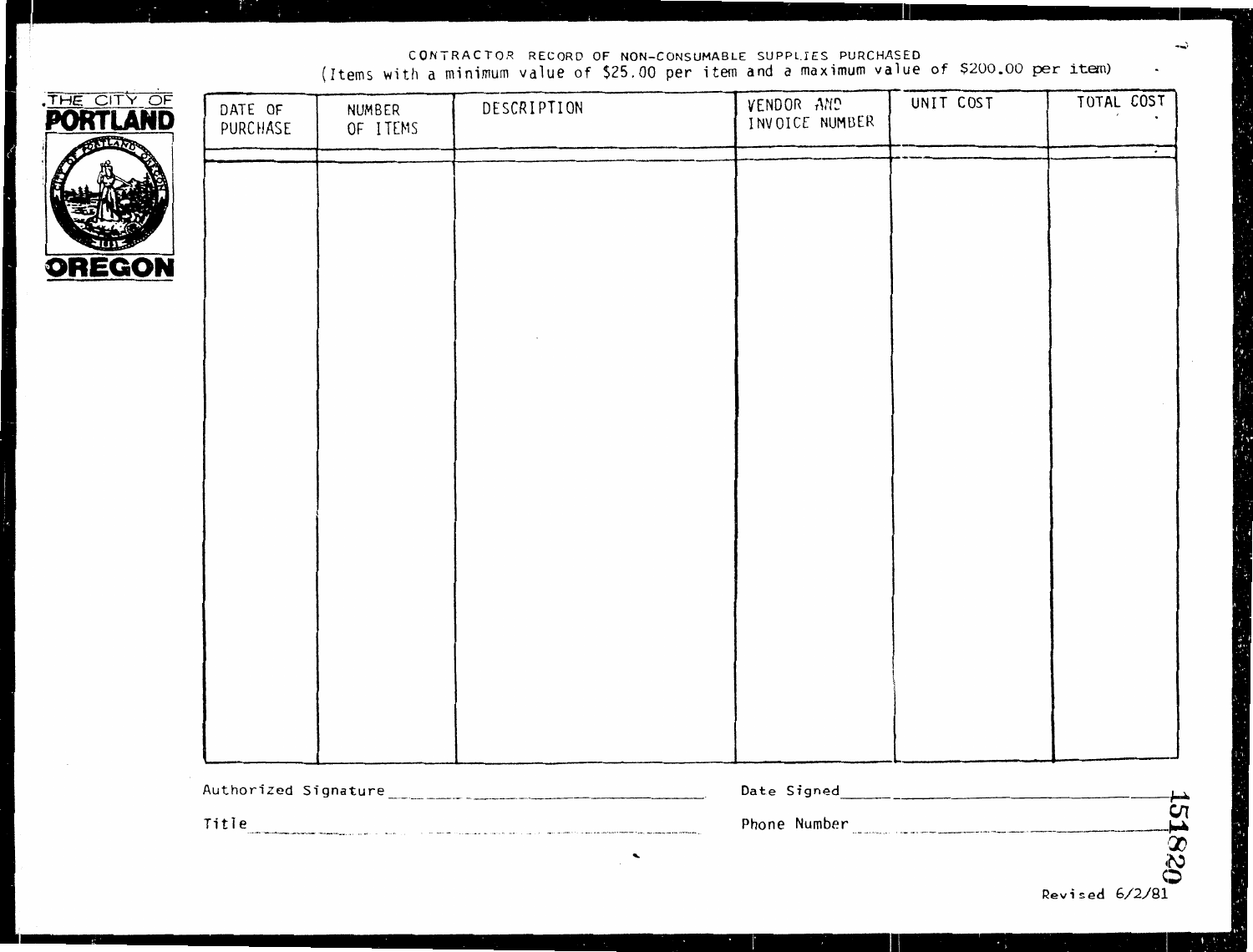CONTRACTOR RECORD OF NON-CONSUMABLE SUPPLIES PURCHASED<br>(Items with a minimum value of \$25.00 per item and a maximum value of \$200.00 per item)

| THE CITY OF<br><b>PORT</b><br><b>ILAND</b> | DATE OF<br>PURCHASE | NUMBER<br>OF ITEMS | DESCRIPTION | VENDOR AND<br>INVOICE NUMBER      | UNIT COST | TOTAL, COST |
|--------------------------------------------|---------------------|--------------------|-------------|-----------------------------------|-----------|-------------|
|                                            |                     |                    |             |                                   |           |             |
| <b>OREGON</b>                              |                     |                    |             |                                   |           |             |
|                                            |                     |                    |             |                                   |           |             |
|                                            |                     |                    |             |                                   |           |             |
|                                            |                     |                    |             |                                   |           |             |
|                                            |                     |                    |             |                                   |           |             |
|                                            |                     |                    |             |                                   |           |             |
|                                            |                     |                    |             |                                   |           |             |
|                                            |                     |                    |             |                                   |           |             |
|                                            |                     |                    |             |                                   |           |             |
|                                            |                     |                    |             | Date Signed<br><u>Late Signed</u> |           |             |
|                                            |                     |                    |             | Phone Number<br>Revised 6/2/81    |           |             |
|                                            |                     |                    |             |                                   |           |             |

 $\tilde{\mathbf{c}}$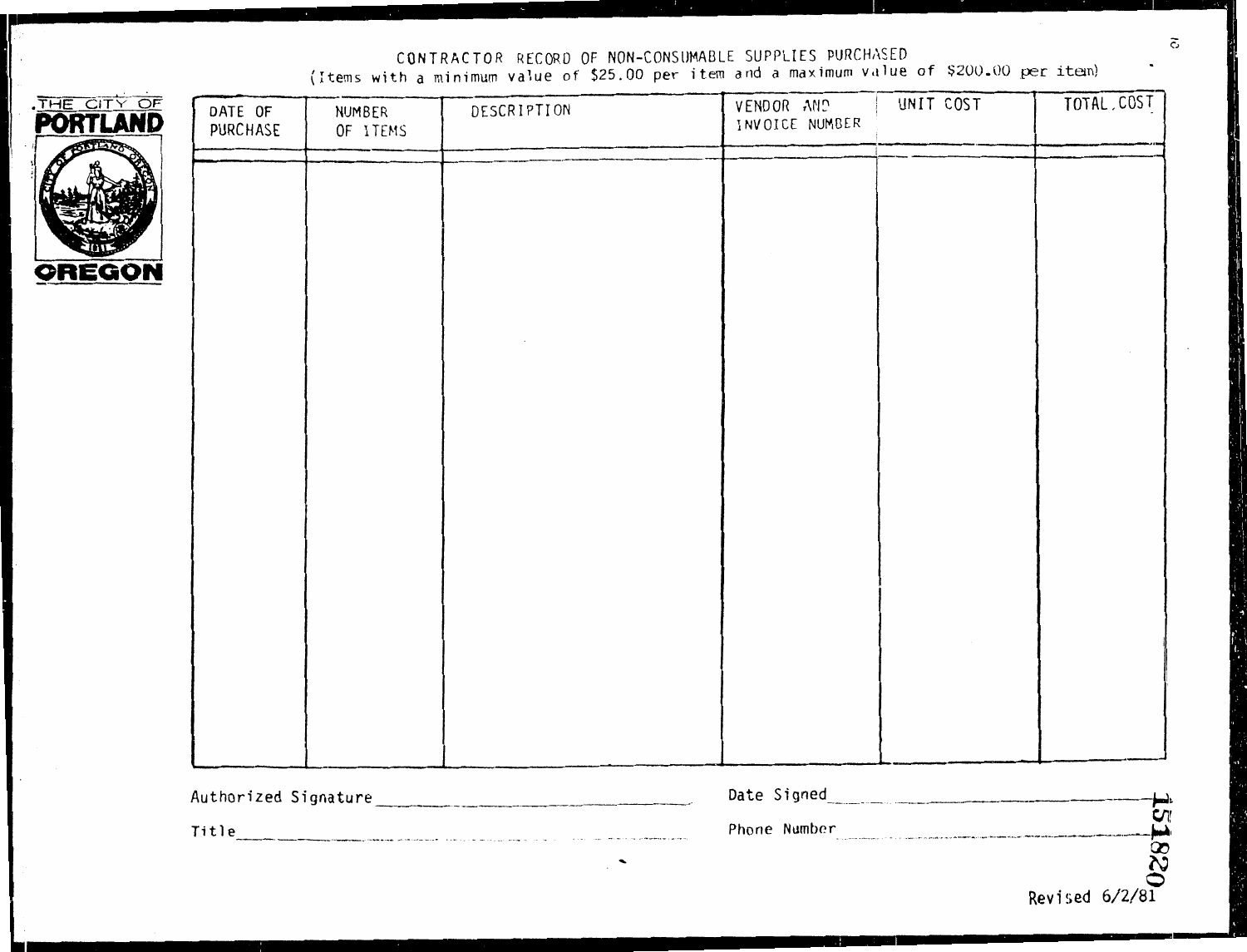#### CITY OF PORTLAND/HUMAN RESOURCES BUREAU SOCIAL SERVICES DIVISION CONTRACT REIMBURSEMENT PROCEDURES

1. Reports are due monthly on the fifteenth (15th) working day following the end of the month. Reimbursement request shall be mailed directly to the Accounting Unit:

Human Resources Bureau Social Services Division Accounting Unit 522 S.W. Fifth Ave., 8th Floor Yeon Building Portland, Oregon 97204

- 2. Reports not received by the deadline shall not be processed until the next month. Ihis will result in a delay in payment.
- 3. City forms must be used. If additional forms are needed, please contact the Accounting Unit (248-4752).
- 4. Materials to be submitted each month are as follows:
	- a) A separate Reimbursement Request Form for each funding source and each service category requiring City reimbursement as included in the approved contract budget,  $e,q = I & R = - III - B$ e.g.  $-$  I & R  $-$  III-B

Admin. - - OPI Admin. -- General Fund Meals -- III-C-1 General Fund **Other** 

- b) A Reimbursement Request Form for Required Match, as included in the approved budget.
- c} **A** Reimbursement Form showing Project lncome/Contributions collected.
- d) A Reimbursement Form showing total City reimbursement.

 $\mathbf{C}$ 

e) Supporting documentation showing ptoo6 of payment (attached to respective Reimbursement Request Forms). This may include:

> cppi es of checks copies of bills payro 11 register **etc.**

5. Supporting documentation is to be attached to each request form, including the Required Match (copies of documentation are not necessary for the Total City Reimbursement).

For each request form, documentation is to be grouped by line item. (Attach adding machine tape to each group of supporting documents.)

-1-

Revised 6/16/80

**151820**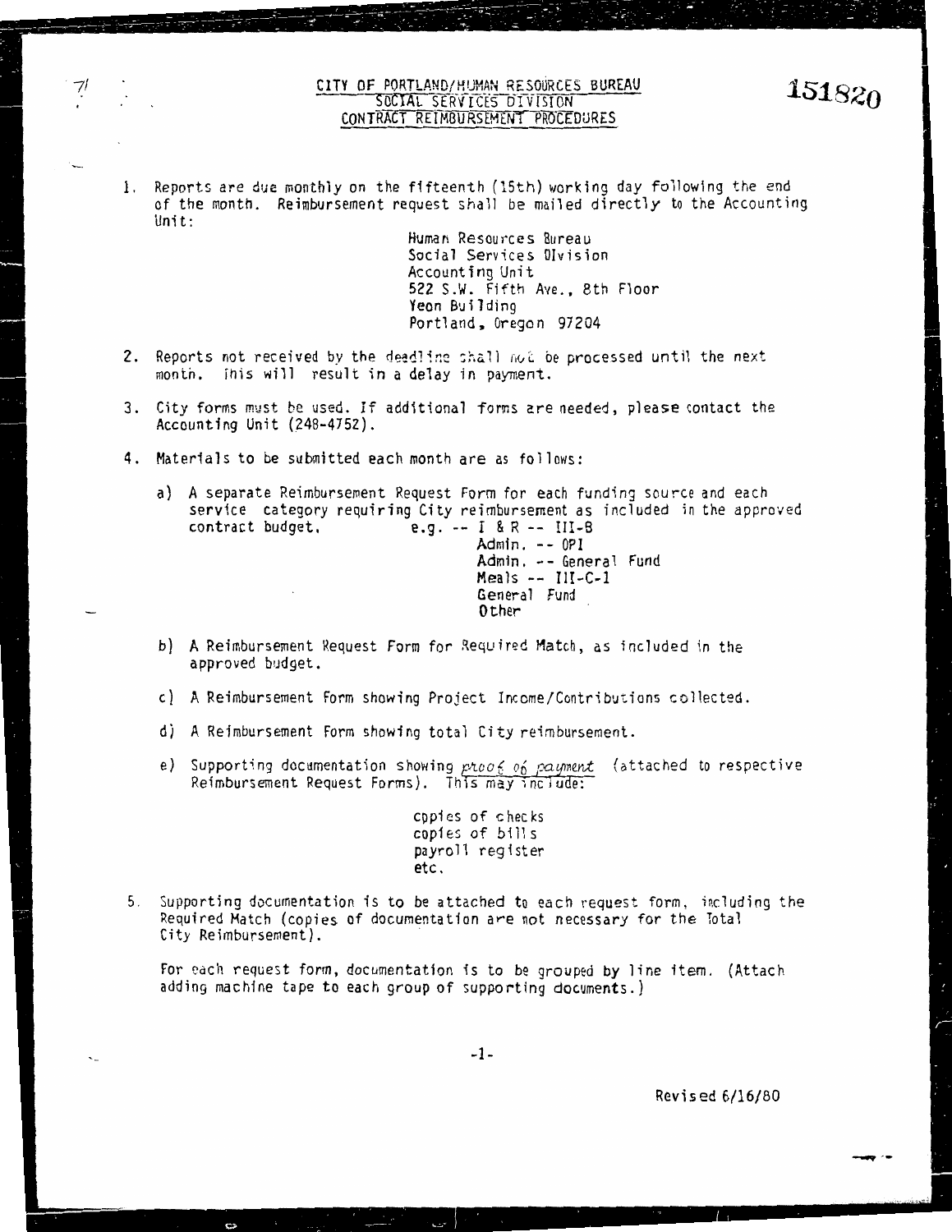Please Note: For purposes of fiscal reporting, Match included in the contract requires the same documentation as City Support requested.

 $451820$ 

- 6. If a piece of documentation is applicable to more than one funding source (or match), write on the supporting documentation how much is to be applied to each funding source/service category.
- 7. The "indirect cost" line item may be used to cover any costs incurred in support of the services included in the contract. Documentation/proof of payment must be submitted for each reimbursement requested.
- 8. Grant or Agency policy requires that expenditures be reported in dollars and cents. VO NOT ROUNV TO THE *NEARESi VOLLAR!*
- 9. Reimbursement requests must be typed or written in ink.

I

72

- 10. Reimbursement Request Forms must be signed in ink by an authorized person designated by the Agency. Each agency must submit to the City the names of all persons authorized to sign these reports. The Agency is responsible for notifying the City in writing of any changes in authorized signatures.
- 11. The reimbursement request must be made against the current authorized contract, Each agency is responsible for notifying appropriate personnel of budget changes.
- 12. Incomplete or incorrect Reimbursement Request Forms will be returned to the Contractor for completion or correction.
- 13. Match expenditures will be analyzed quarterly as part of the monitoring procedures. Corrective action plans will be developed if necessary to assure contract compliance.

Corrective action may include: withholding of funds, suspension, or termination of the contract.

If match is not produced in accordance with the approved contract by the third (3rd) quarter of the budget year, the City will reduce its contribution to maintain the established ratio of shared costs. (For AAA District Centers, this ratio is a minimum of 90/10 City/Agency share for Discretionary Services. For other contracts, the level of required match has been negotiated.)

- 14. Upon receipt of completed reimbursement forms, the Accounting Unit staff reviews the request for accuracy and compliance with the approved budget, prepares payment authorization, and submits the reimbursement package to the Program staff.
- 15. Program Staff reviews the package and signs off, 1f request complies with regard to appropriate service delivery.Reimbursement request will be held until Program reports are received.
- 16. Principal Accountant reviews the package, approves payment, and forwards the package to Accounts Payable at City Hall.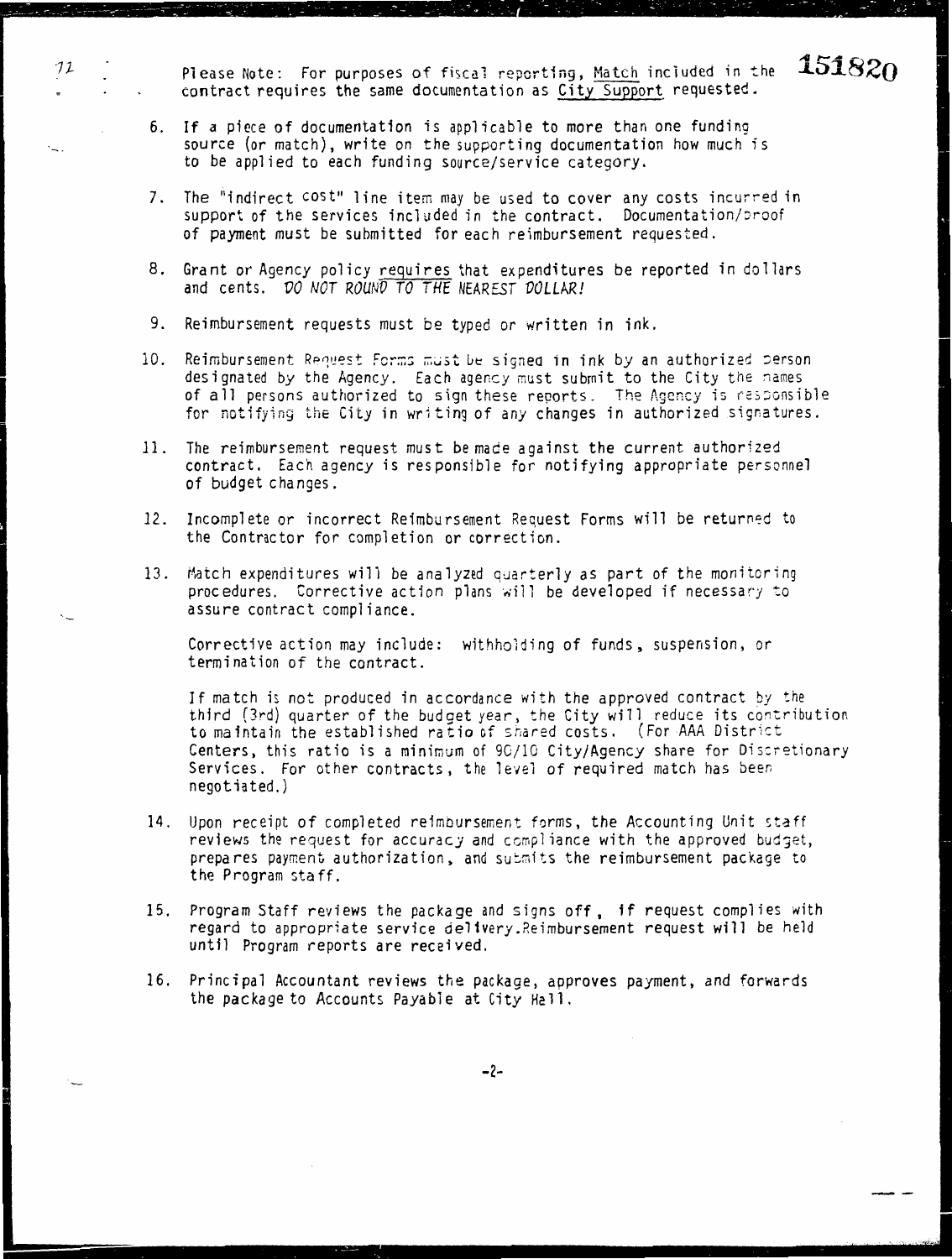17. Accounts Payable reviews the package, approves payment, and processes the package for the computer to fill out the warrant (check). Computer runs are made every Tuesday and Thursday evenings. runs are made every Tuesday and Thursday evenings.

**1518Zo** 

151820

 $\overline{\phantom{a}}$ 

73

- 18. Checks are returned to Accounts Payable for verification of computer run.
- 19. The computer run is forwarded to the Auditor's Office for auditing and release (mailing) of the warrant.
- 20. Total estimated turnaround time is two weeks from the time a completed package leaves the Human Reources Bureau. HRB staff can usually complete its work within two days, if the requests are complete and correct, and program reports have been received. program reports have been received.
- 21. In the event of an emergency or other unusual circumstances, as approved by the Principal Accountant, a manual warrant may be issued within 72 hours. A manual warrant process will not be utilized on a regular basis.

We hope that these procedures will clarify what is expected of Agency staff in the filling out and processing of these documents. If you have any questions or need further information, please feel free to call the Accounting Unit or ial Services Contract Management staff at 248-4752. Social Services Contract Management staff at 248-4752.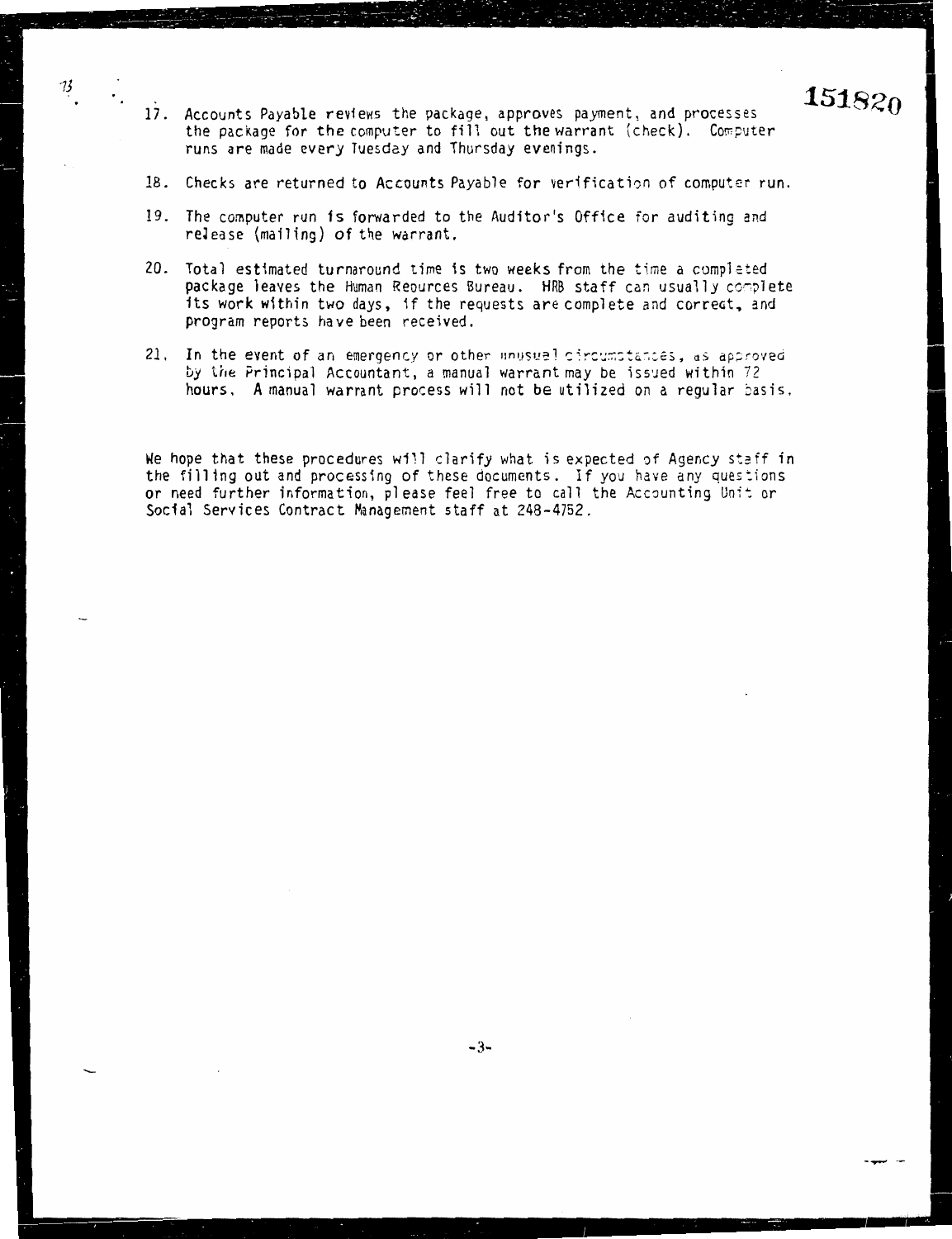#### PORTLAND HUMAN RESOURCES BUREAU SOCIAL SERVICES DUREAU<br>SOCIAL SERVICES DIVISION 151820

## PROCE DURES FOR CONTRACT MODIFICIATIONS

#### WHY?

7l/

Contract modifications are required in the following situations:

-change in total contract amount (increase *or* decrease) -changes in staff salaries -changes in staff positions to be supported through the contract. -cnanges in line item budget -changes in number or type of services to be provided -other substantial changes

#### HOW?

Contracts may be modified in 3 ways:

-ordinance-authorized by City Council -contract change order-approval by Social Services Manager, Human Resources Bureau Executive Director, and Commissioner-in-Charge -initial-by both parties

### Type of Change

Total funds increase/decrease Total same line iten changes Staff salary Staff position Service Objectives General/special conditions· Other substantial changes Clerical errors

### Modification Procedure

Ordinance Change Order Change Order Change Crd er Change Order Ordinance/change order Ordinance/change order Initial by both parties

#### PROCEDURE:

- A. Initiated by City:
	- 1. The City shall inform the Contractor in writing what and why changes are required, what information (if any) is needed from the Contractor to make such changes and what modification procedures will be utilized.

**I**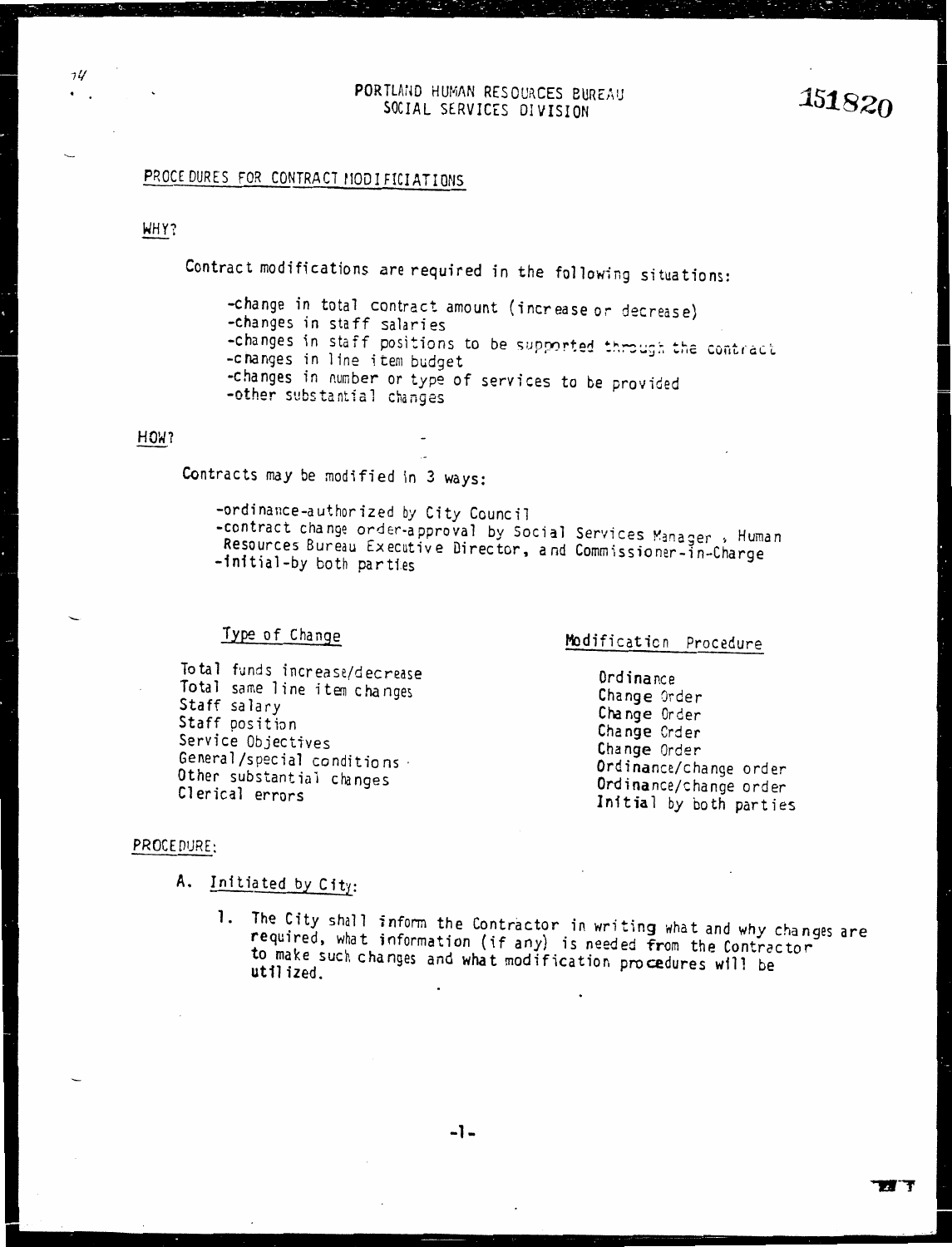..........

- 2. City staff shall be responsible for obtaining necessary materials from the Contractor or shall prepare revised materials (to include revised contract or project applications pages) and amendment form, **as** necessary.
- 3. Contractor shall review material and indicate approval formally or **1nforma** 11 y.
- **4. If an** Ordinance is required:

-City staff shall prepare and file Ordinance -City shall notify Contractor of action on Ordinance -1f authorized by City Council, Contractor shall sign three (3) copies of amendment (if not already signed) and return to designated City office -City staff shall obtain necessary City signatures -Amendment goes into effect when both parties have signed and the changes are documented in the City Auditor's Office -Fully signed copy shall be returned to the Contractor

5. If change order procedure is utilized:

-City staff shall prepare change order -Program Staff, Accountant, Division Manager , HRB Executive Director, and Commissioner-in-Charge shall review and indicate **a** pprova 1 -Contractor shall sign Amendment and return to City

-Amendment goes into effect when City and Contractor signatures **a re** obtained

#### B. Initiated by Contractor:

- **1.** Contractor shall submit a letter to the Unit Director requesting modification. This letter should contain the following information:
	- a. Specific changes desired (e.g. increase printing by \$500, decrease local travel by \$200 and decrease office supplies **by** \$300).
	- **b.** Reason or need for changes (e.g. the newsletter mailing list has doubled so more copies are printed; counselors **are** carpooling in an effort to save gasoline).
	- c .. Statement regarding how these changes will affect the provision of services (e.g. line item changes are more consistent with actual spending patterns and services **will** continue to be delivered as specified in the contract).

 $75$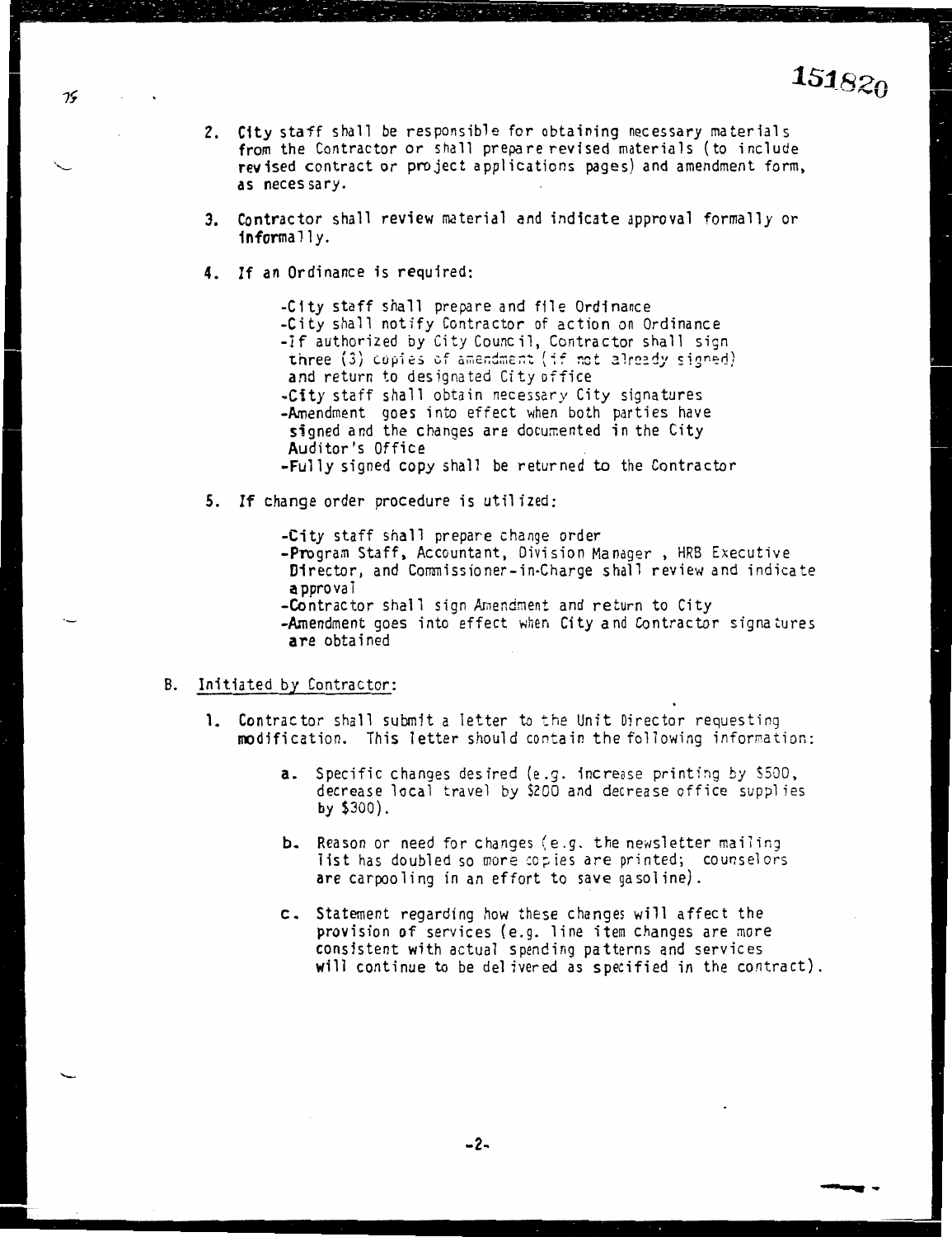2. The Contractor shall prepare revised project application pages as follows:

a. BUDGET CHAN GE S

I

 $76$ 

(1 ) Budget Worksheet

The budget worksheet must include the following columns for each funding source to be modified:

> $current + or$ revised

If the contract includes a funding source which is not to be modified, a column must be included for this current breakdown.

If the contract includes more than one funding source, the budget worksheet must also include columns for the following:

> current total total + or - (omit if only l<br>revised total source changes)  $total + or - (omit if only 1 funding)$

**International** 

 $151820$ 

 $-$ 

The budget worksheet must include the name of the contract agency and the contract number in the upper left hand corner.

The budget worksheet must include the date of the revision in the lower right hand corner (this date should correspond with the date of the letter requesting the modification).

(SEE SAMPLE)

(2) Budget Justification Sheets

A full set of original budget justification sheets must be submitted, showing the total justification as revised. It is not necessary to show+ or - on the justification sheets.

The budget justification forms should be consistent with the budget worksheet columns for the revised funding for each source and for the revised total.

Even if a budget justification sheet does not change, a new original must be prepared (e.g. pink sheet, typed original) to meet the contract requirements of the **City** Auditor's office.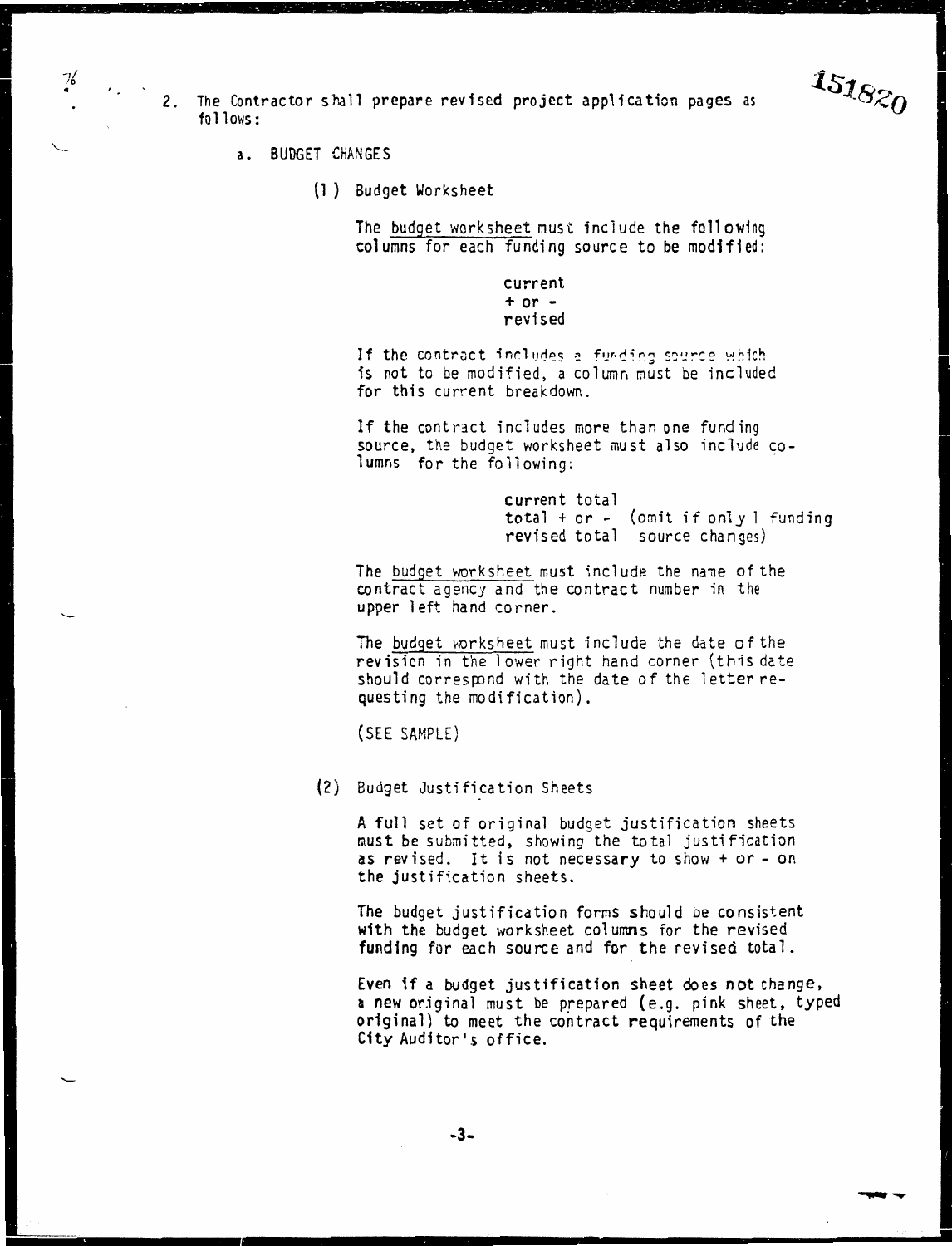Each budget justification sheet must be completed in ful

DATE - date of revision request (put this new date even if no changes were made on a particular page.

PROJECT NUMBER - contract number assigned by the City.

**PROJECT TITLE - name of agency and service (if there** are multiple contracts with the Human Resources Bureau e.g. PACT Senior Service Center).

(3) Miscellaneous Comments on Budget Changes

All changes shown on the budget worksheet or the budget justification pages should be addressed in the letter requesting the modification.

A modification is not required for any line item changes in materials and services in which that line will not be over-expended by 5% of the line<br>item or \$1,000, whichever is less. Formal modification is not required for lines which will be underexpended.

e.g., if line 420 in the contract is \$1,000 and if there is an expected overspending of \$48, a contract modification is not required because \$48 is less than 5% of \$1,000.

If this \$48 will come from line 310 office supplies, no change is required because you will simply underspend line 310 by \$48.

Any changes in staff positions (increase in salary, change in % of time or number of months on project) requires a modification. A modification is not necessary if an individual is being paid at a lower rate of pay for a given position.

If an authorized position is to be filled by a different person, please notity the City accountant to assist in speedy processing of your invoices. A contract modification is not required.

#### **b.** SERVICE CHANGES

(1) OBJECTIVES - (Project Narratives, Section 3) A revised objective section should be submitted showing the revised number or type of services to be provided or the revised period in which services will be provided.

(The need for these changes and the impact should be discussed in the letter requesting the modification).

(2) ACTIVITIES - (Project Narrative, Section 4)

 $-4-$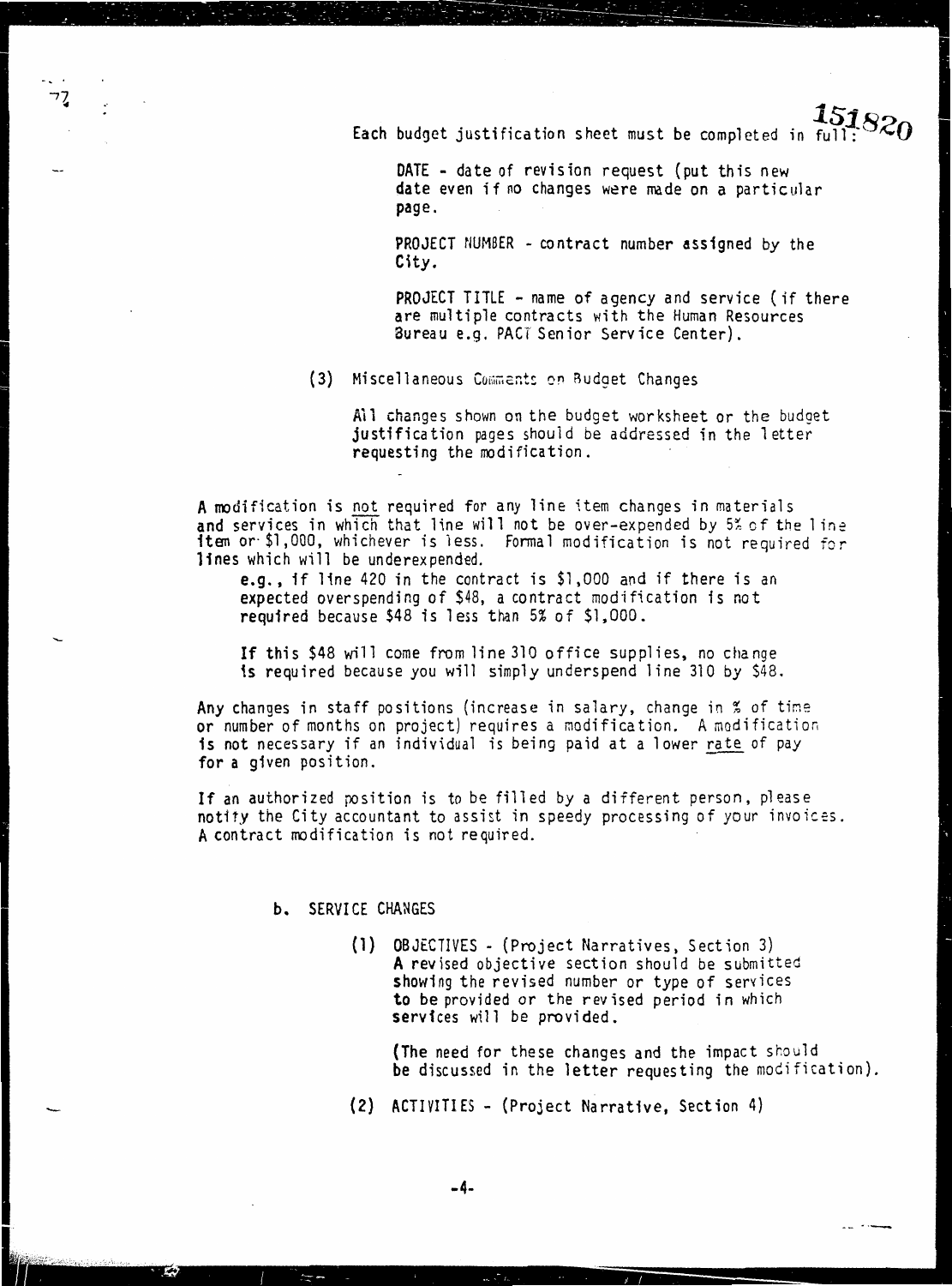Revised activities pages must be subnitted only **if** changes are made. These activity pages will be used as a basis for monitoring the provision of services, so they should reflect current prac**t** ices and procedures.

- c. OTHER PROGRAM OR MANAGEMENT CHANGES
	- Other program or management changes will be handled on a case by case basis. Consult the City Staff responsible for contract development for specific requirements.
- 3. Contractor shall submit letter and revised pages as described above to Human Resources Bureau Unit Director.
- **4.** Social Service Unit staff shall review the request for completeness and impact and shall make a determination about which modification procedure shall be utilized.
	- a. If Unit Staff supports the requested change and if an Ordinance is required, City Staff shall prepare the contract amendment prepare the ordinance and complete the regular Human Resources Bureau ordinance review process. If authorized by City Council, **the** Contractor shall sign 3 official copies and return to the **City** for City signatures and processing. A signed copy wil1 be **returned to the** Contractor.
	- **b.** If unit staff supports the request and if a change order is to **be** used, City staff sha11 prepare the change order.

The contract change order along with the 1etter of request and modified pages shall be submitted for review and approval to **our** Accountant, Manager of Social Services, Human Resources Bureau Executive Director and the Commissioner-in-Charge.

**If** approved, the original change order sha11 be filed in the **City** Auditor's Office. Copies shall be provided to the Contractor, the Fiscal Unit and the responsible Program Unit.

The Contract change order becomes effective when all City signatures have been obtained.

c. If Unit Staff does not support the request, the Contractor shall . be notified. The request may be denied or additional information **or** documentation may be requested.

#### SCHEDULE OF MODIFICATIONS

I

Contract modifications will be accepted within 30 days of receipt of completed quarterly progress reports or at other times as directed or approved by the responsible Program Unit.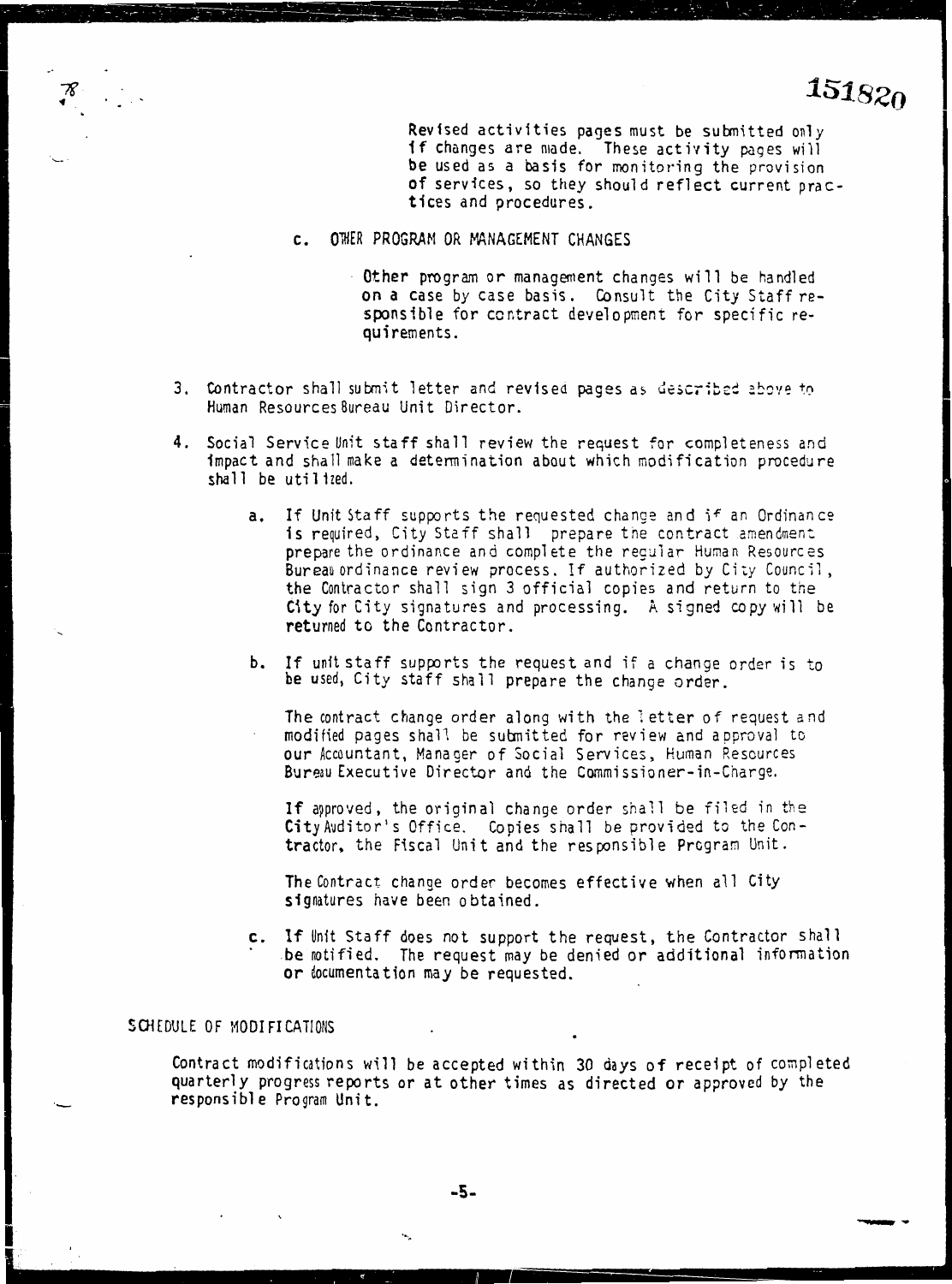# EXMBITA

| Exhibit A-1 |  | North Portland Rotary | \$81,928 |
|-------------|--|-----------------------|----------|
|             |  |                       |          |
|             |  |                       |          |

Exhibit A-2 Weighborhood House \$55,165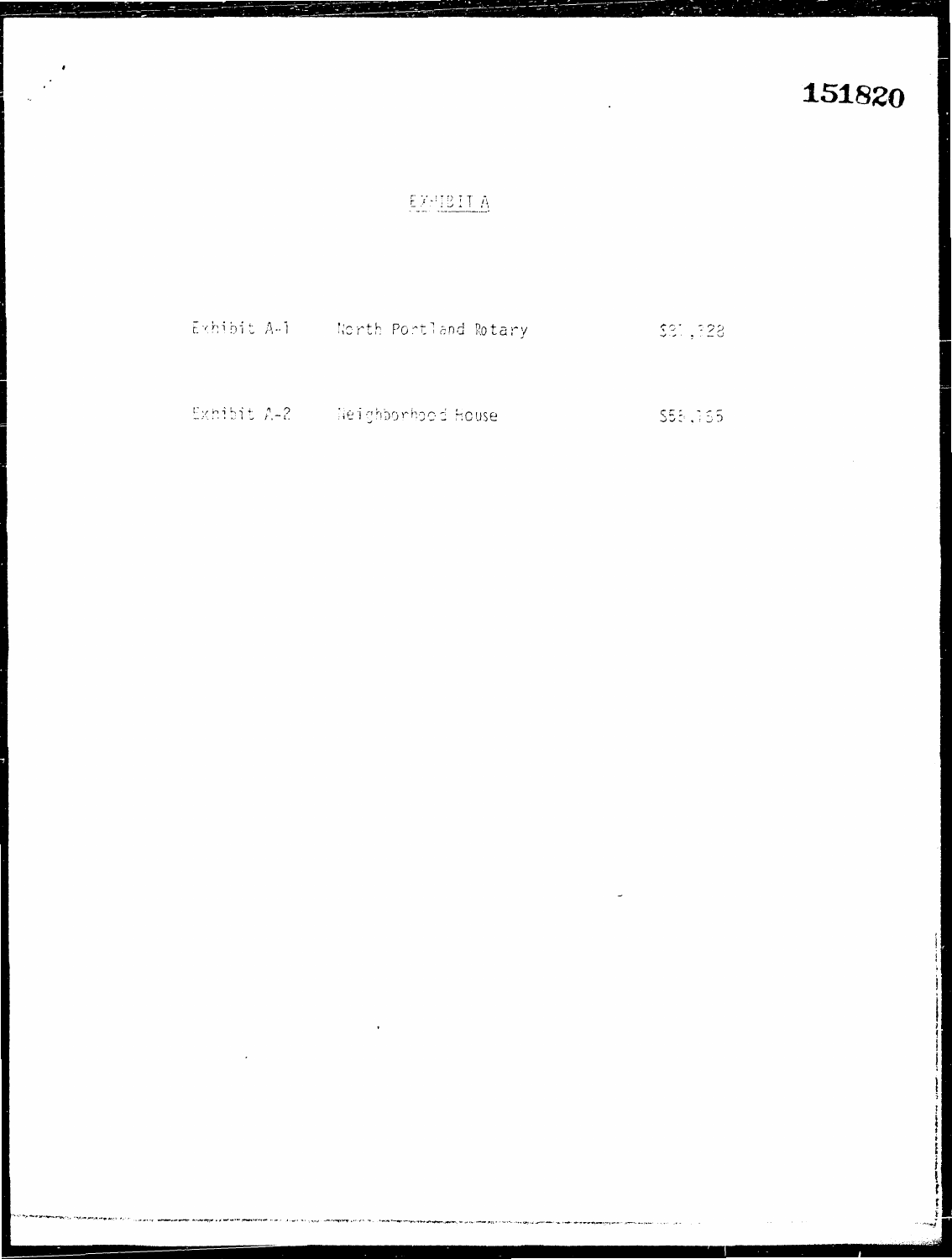# ORDINANCE No. **1-51820**

An Ordinance authorizing contracts with the North Portland Rotary, Inc. at a cost not to exceed \$81,328 and Neighborhood House, Inc. at a cost not to exceed \$55,165 to provide district senior center services to the elderly of Portland/Multnomah County for the period July 1, 1981, through June 30, 1982 under the Human Resources Bureau AU 380, Area Agency on Aging and declaring ar. emergency.

The City of Portland ordains:

Section 1. The Council finds:

1. Pursuant to Ordinance No. 151654 the City approved the FY 1981-82 Annual Plan for Action for the Area Agency on Aging which includes the provision of district senior center services of information, referral, case management and support services for the elderly in Portland/Multnomah County.

I

I experience

- 2. Funds have been appropriated in the Human Resources Bureau's FY 81-82 Budget to continue these services subject to Council's adoption of the FY 81-82 City Budget.
- 3. Contractor has shown themselves to be willing ar.d able to provide District Senior Center Services ir. the specified areas.
- 4. North Portland Rotary, Inc. and Neighborhood House, Inc. are duly constituted and legal non-profit corporations and are certified by the Bureau of Financial Affairs Contract Compliance Division as EEO Affirmative Action Employers.
- 5. It is appropriate therefore that the Commissioner of Public Utilities and the Auditor execute, on behalf of the City, contracts with the specified contractors as set forth in Exhibit "A" for the period July 1, 1981 through June 30, 1982.

NOW, THEREFORE, the Council directs:

a. The Commissioner of Public Utilities and the Auditor are hereby authorized to execute on behalf of the City contracts with the specified contractors as set forth in Exhibit "A" for the period July 1, 1981, through June 30, 1982.

Page No. 1 of 2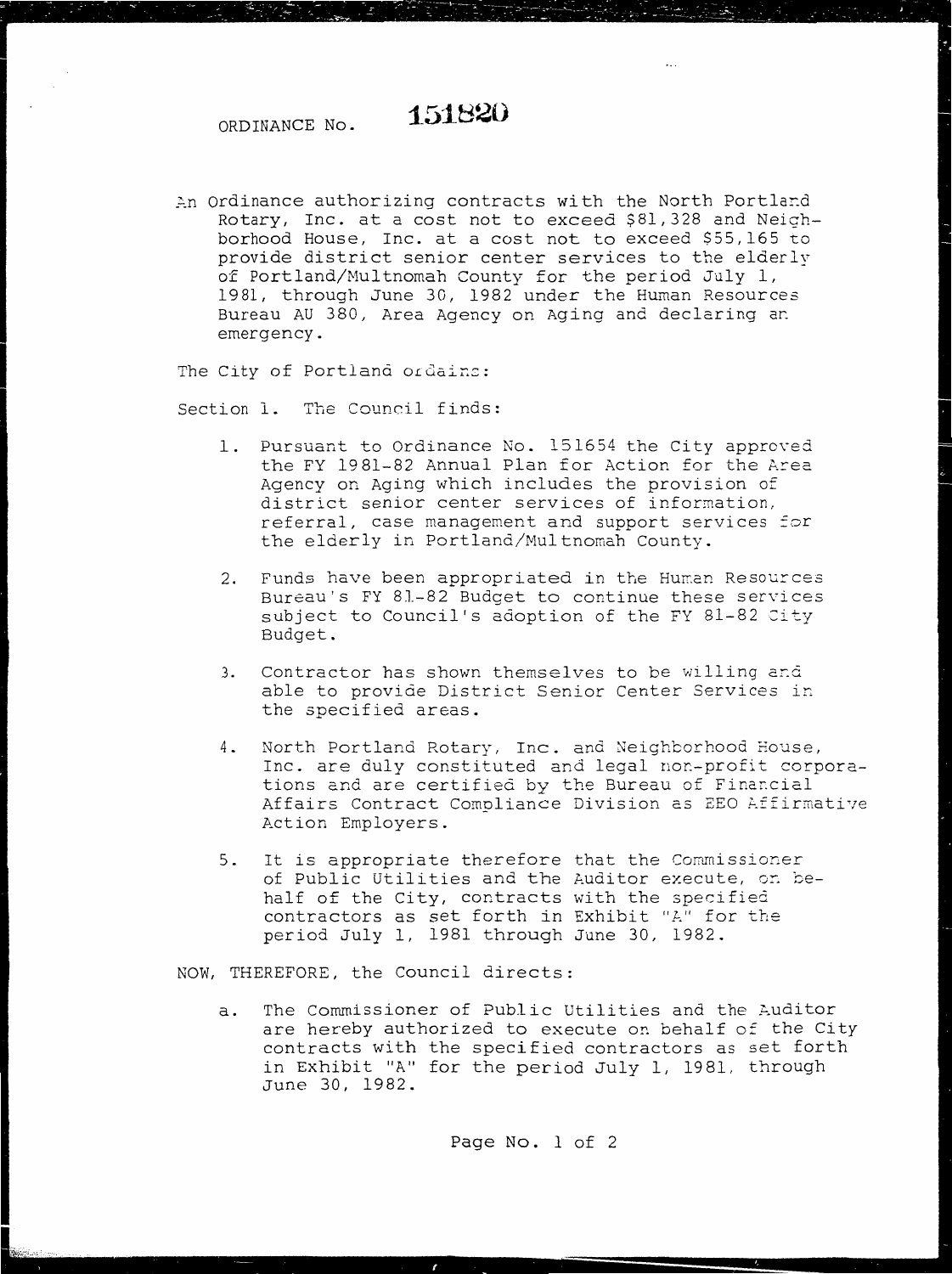# **ORDINANCE No. "151820**

- b. The Mayor and the Auditor are hereby authorized to draw and deliver warrants chargeable to the FY 1981 Budget, Human Resources Bureau, AU 380, Area Agency on Aging when demand is presented, and approved by the proper authorities.
- Section 2. The Council declares an emergency exists because delay in enactment of the Ordinance will result in disruption of district senior center services to the elderly in the north and southwest districts; therefore, this Ordinance shall be in force and effect from and after passage by Council.

# **Passed by the Council, JUN 2 4 1981**

Commissioner Strachan BP: lgj 6/8/Bl

**Attest:** 

Linge Sechoonl.

**Page No. 2 of 2**